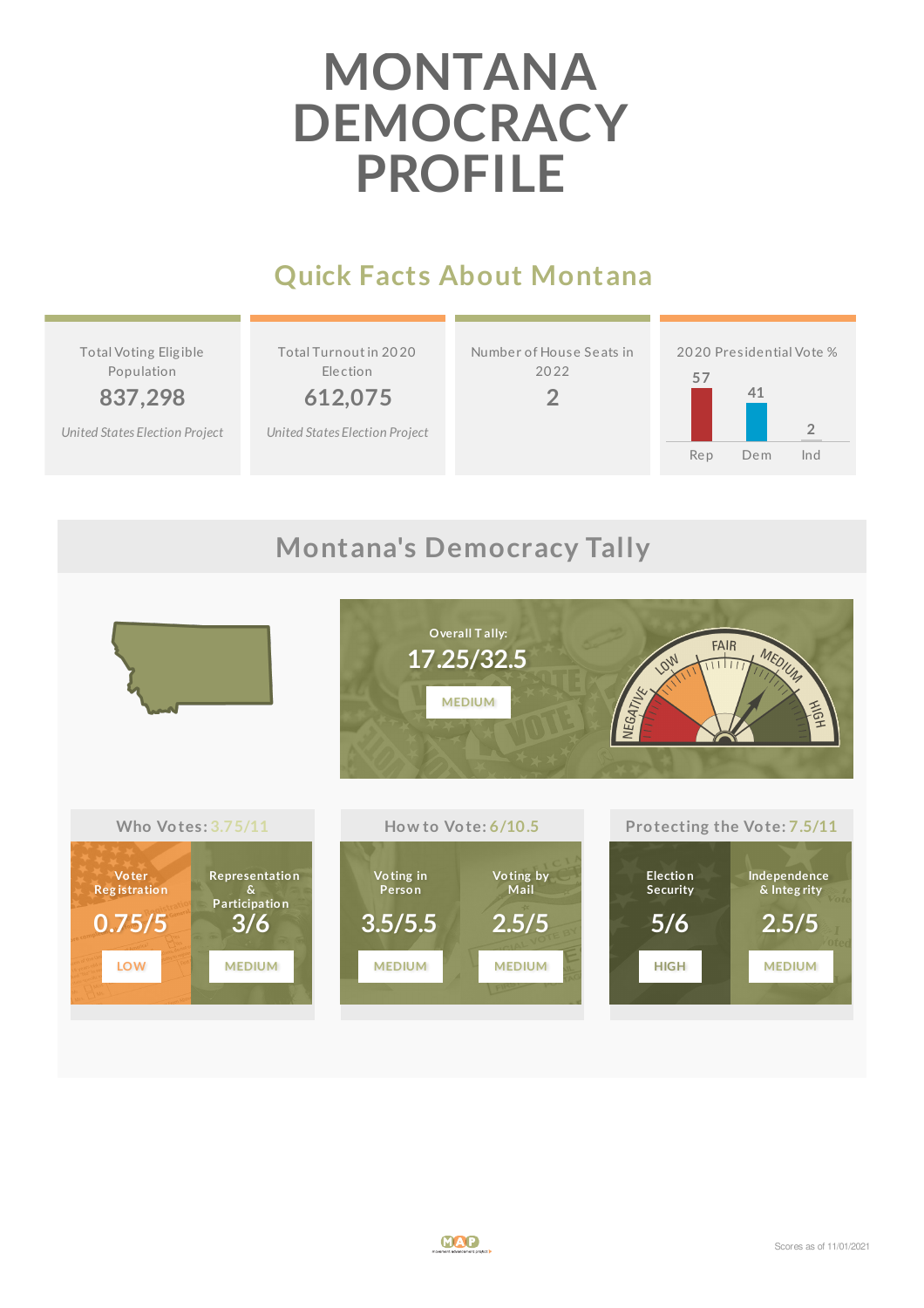#### **Montana's Democracy and Election Laws and Policies**

Click on each is sue for more information and to see where the s tate fits into the national landscape.





**KEY Indicates state law or policy Indicates local laws or policies and/or partial law** 

Indicates no law or policy **Enumeration not applicable** 

# **Who Votes**

| <b>Voter Registration</b>                                                | <b>Score</b> |        |
|--------------------------------------------------------------------------|--------------|--------|
|                                                                          | Law Exists?  | Tally  |
| Automatic Voter Registration                                             |              | 0/1    |
| <b>Online Voter Registration</b>                                         |              | 0/1    |
| <b>Registration Deadlines</b>                                            |              | 0.5/1  |
| Membership in Electronic Registration Information Center (ERIC)          |              | 0/1    |
| <b>Negative Law:</b><br><b>Restrictions on Voter Registration Drives</b> | $\mathbf{x}$ | $0/-1$ |
| Voter Preregistration                                                    |              | 0.25/1 |
| <b>Voter Registration Total</b>                                          | 0.75/5       |        |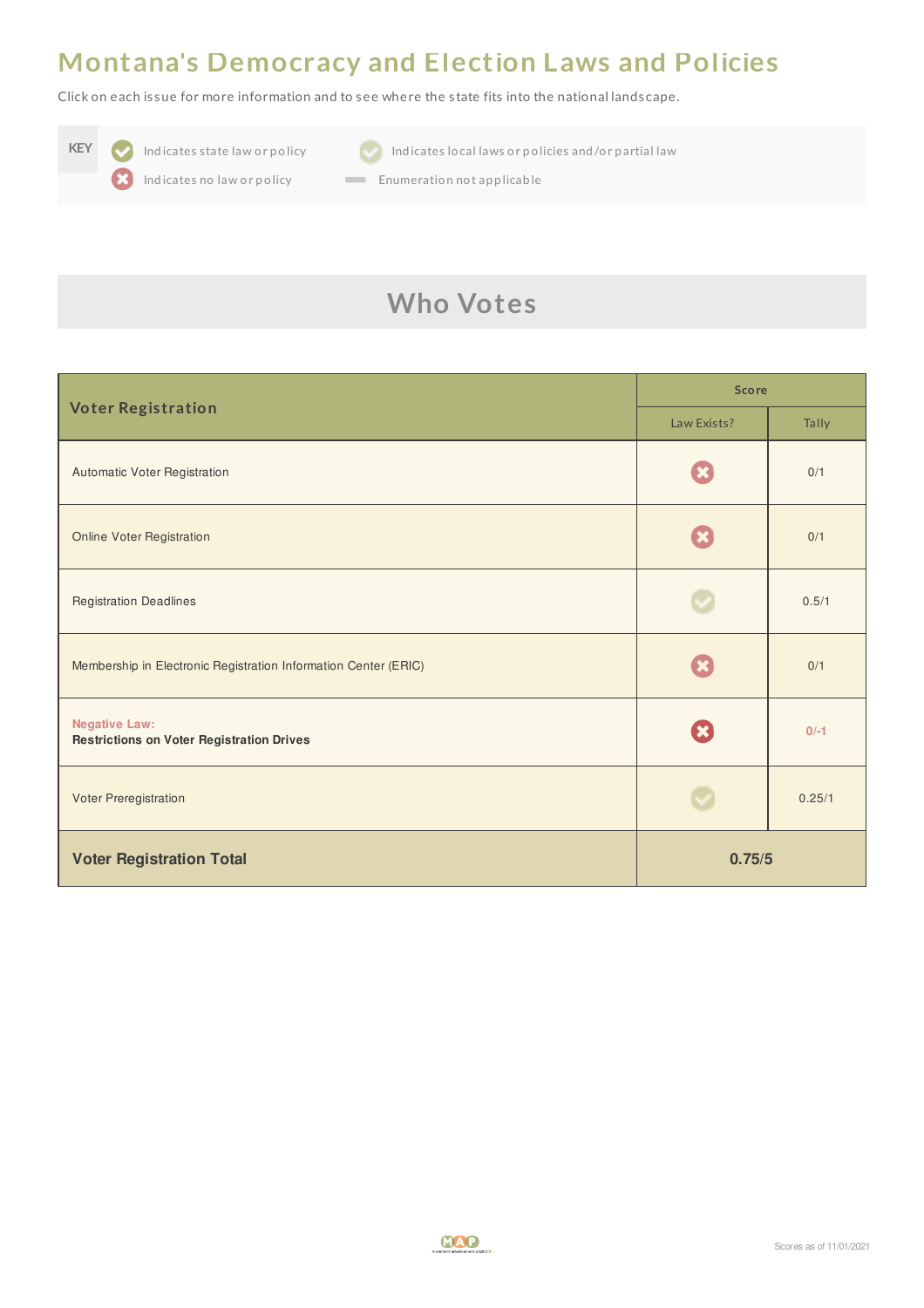| <b>Representation &amp; Participation</b>       | <b>Score</b> |       |
|-------------------------------------------------|--------------|-------|
|                                                 | Law Exists?  | Tally |
| National Popular Vote Compact States            |              | 0/1   |
| <b>Native American Voting Protections</b>       |              | 0/1   |
| Partisanship of State Primary Election Systems  |              | 0.5/1 |
| <b>Voter Registration Rates</b>                 |              | 0.5/1 |
| Voter Turnout Percentage                        |              | 1/1   |
| Voting Rights for Formerly Incarcerated People  |              | 1/1   |
| <b>Representation &amp; Participation Total</b> | 3/6          |       |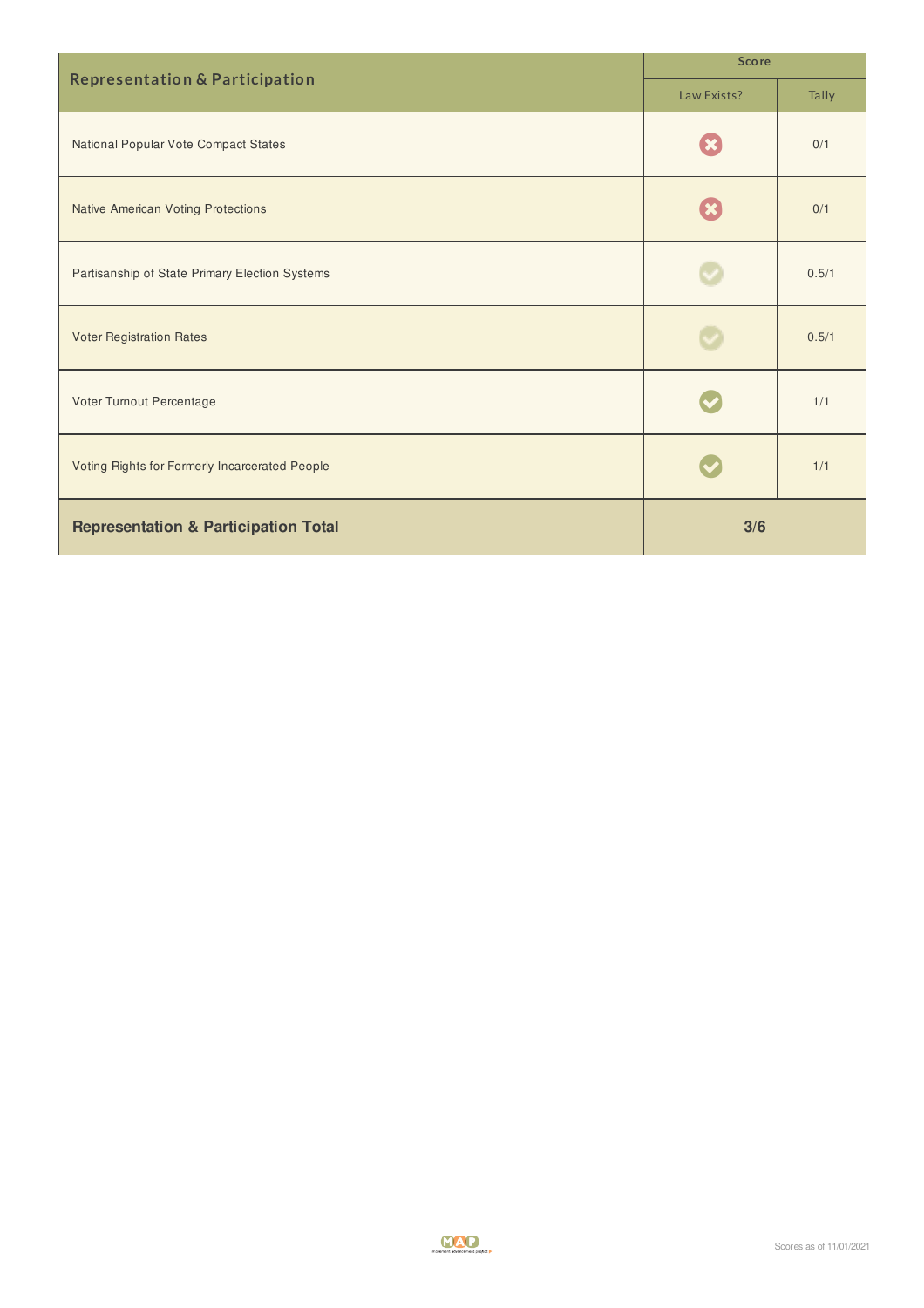## **How to Vote**

| <b>Voting in Person</b>                                         | <b>Score</b> |         |
|-----------------------------------------------------------------|--------------|---------|
|                                                                 | Law Exists?  | Tally   |
| <b>Curbside Voting for Voters with Disabilities</b>             |              | 0.5/0.5 |
| Election Day Holidays and Paid Time Off to Vote                 |              | 0.5/1   |
| <b>Adequate Early Voting Period</b>                             |              | 1/1     |
| <b>Negative Law:</b><br><b>Voting Wait Time and Line Length</b> | $\mathbf x$  | $0/-1$  |
| Provisional Ballot Availability & Counting Procedures           |              | 1/1     |
| Availability of Vote Centers (county wide polling places)       |              | 0/1     |
| Voter Identification Requirements for In-Person Voting          |              | 0.5/1   |
| <b>Voting in Person Total</b>                                   | 3.5/5.5      |         |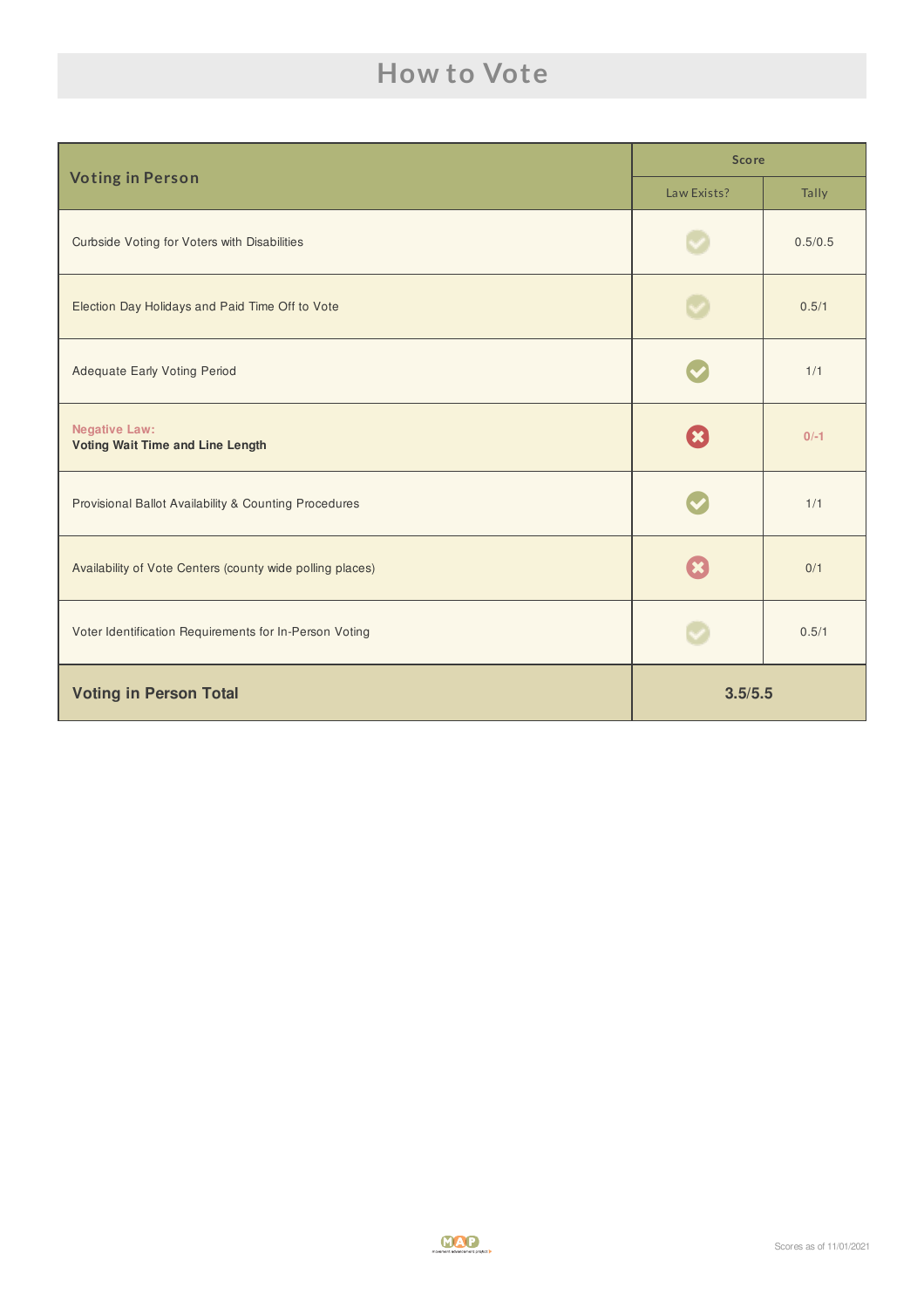| <b>Voting by Mail</b>                                                        | <b>Score</b> |          |
|------------------------------------------------------------------------------|--------------|----------|
|                                                                              | Law Exists?  | Tally    |
| Availability of No-Excuse Absentee Voting                                    |              | 1/1      |
| <b>All-Mail Voting States</b>                                                |              | 0/1      |
| <b>Negative Law:</b><br><b>Added Requirements to Return Absentee Ballots</b> | <b>X</b>     | $0/-0.5$ |
| <b>Negative Law:</b><br><b>Third Party Ballot Collection Policies</b>        | $\mathbf x$  | $0/-0.5$ |
| <b>Ballot Drop Box Policies &amp; Availability</b>                           |              | 0.5/0.5  |
| <b>Mail Ballot Receipt Deadlines</b>                                         |              | 0.5/0.5  |
| <b>Prepaid Ballot Postage</b>                                                |              | 0/0.5    |
| Online Absentee Ballot Application Availability                              |              | 0/1      |
| Permanent Absentee Voter List Availability                                   |              | 0.5/0.5  |
| <b>Voting by Mail Total</b>                                                  | 2.5/5        |          |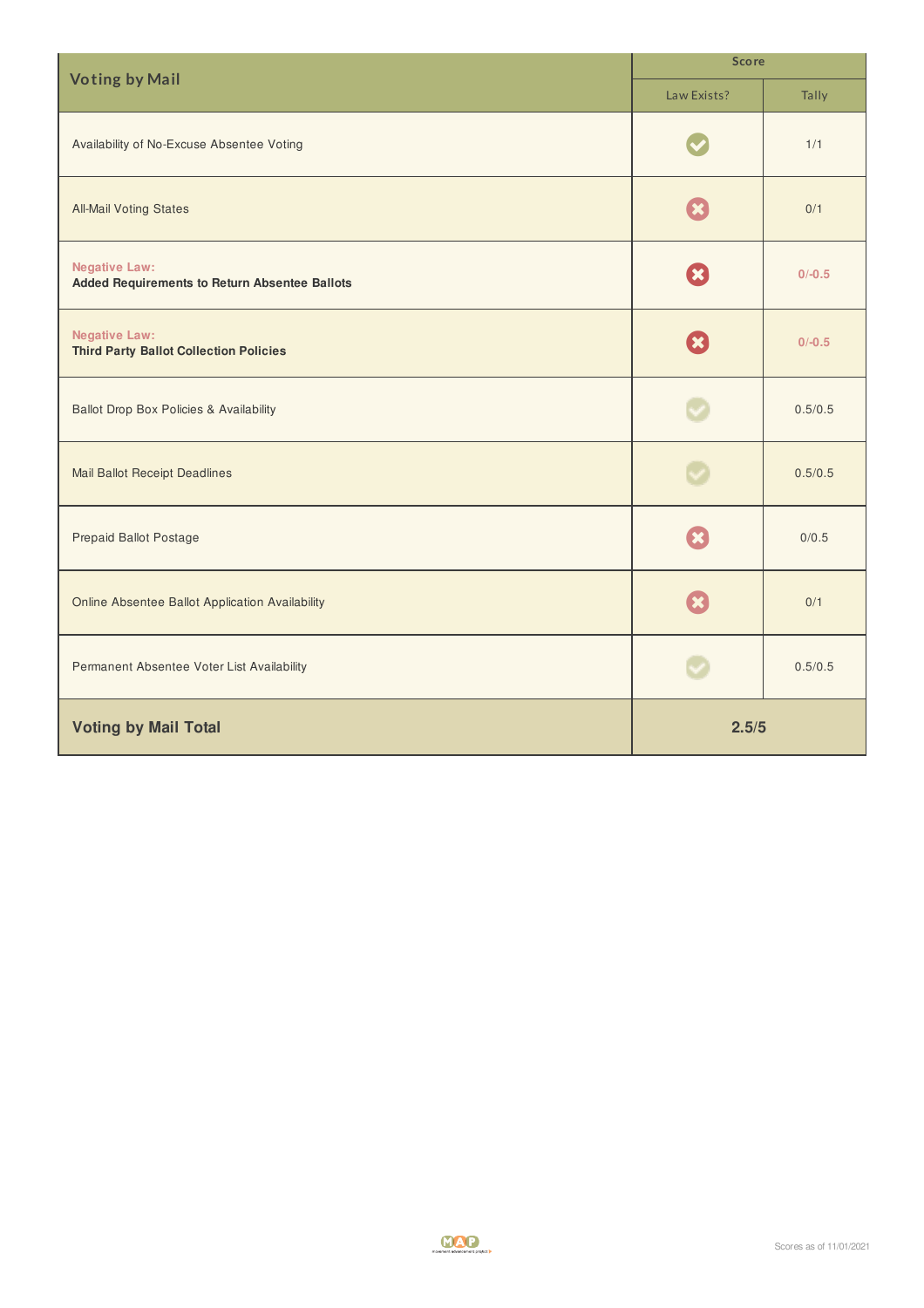# **Protecting the Vote**

|                                                                                | <b>Score</b> |       |
|--------------------------------------------------------------------------------|--------------|-------|
| <b>Election Security</b>                                                       | Law Exists?  | Tally |
| Ballot & Signature Cure Availability (Opportunity for Voter to Correct Errors) |              | 1/1   |
| <b>Ballot Tracking for Mail Voting</b>                                         |              | 1/1   |
| Absentee/Mail Ballot Verification                                              |              | 1/1   |
| Security of Voting Machines (Hand Marked Paper Ballots)                        |              | 1/1   |
| Post-Election Audits Required                                                  |              | 1/1   |
| <b>Risk-Limiting Audits</b>                                                    |              | 0/1   |
| <b>Election Security Total</b>                                                 | 5/6          |       |